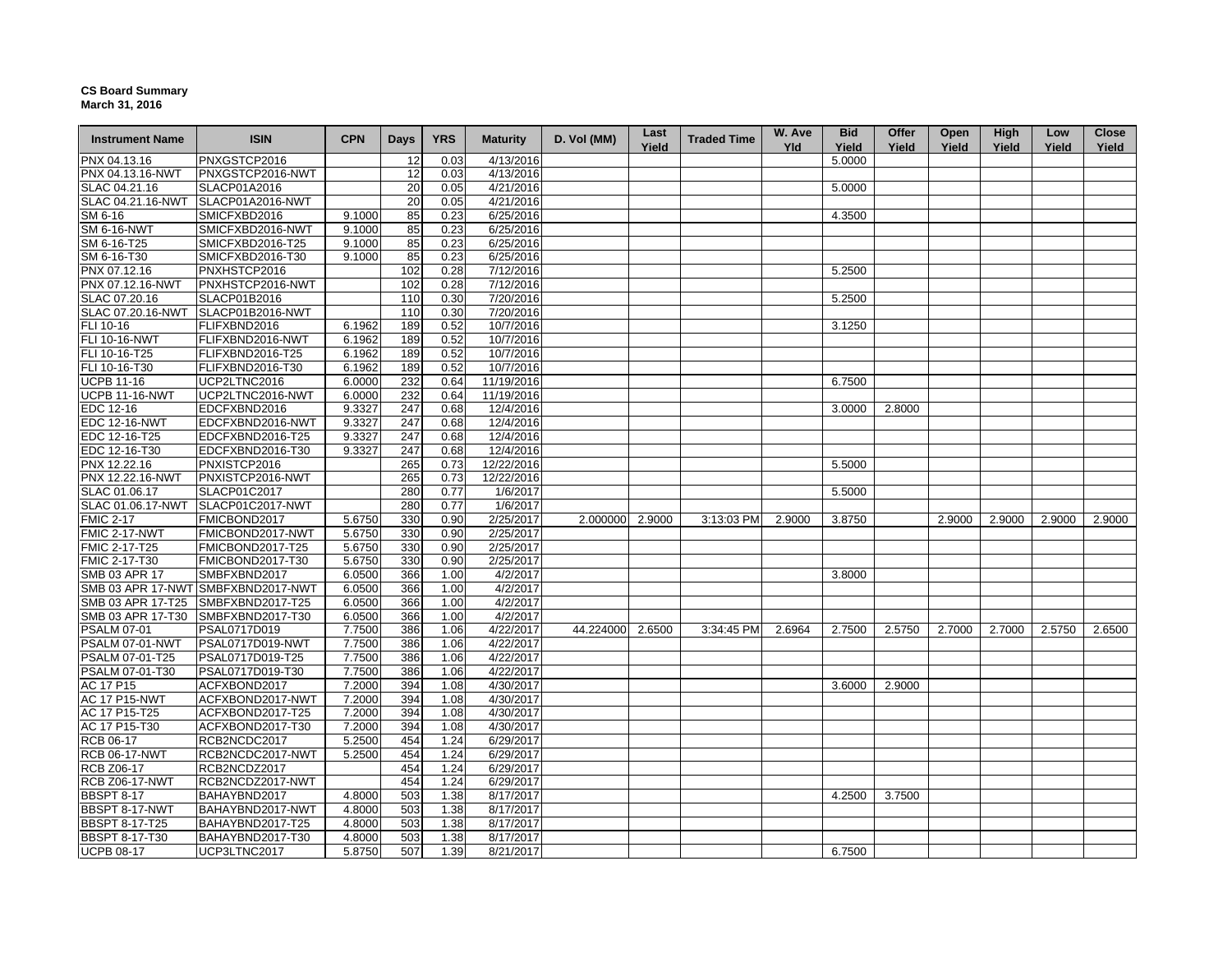| <b>Instrument Name</b>                     | <b>ISIN</b>                      | <b>CPN</b>       | <b>Days</b>  | <b>YRS</b>   | <b>Maturity</b>       | D. Vol (MM)     | Last<br>Yield | <b>Traded Time</b> | W. Ave<br><b>Yld</b> | <b>Bid</b><br>Yield | Offer<br>Yield | Open<br>Yield | High<br>Yield | Low<br>Yield | <b>Close</b><br>Yield |
|--------------------------------------------|----------------------------------|------------------|--------------|--------------|-----------------------|-----------------|---------------|--------------------|----------------------|---------------------|----------------|---------------|---------------|--------------|-----------------------|
| <b>UCPB 08-17-NWT</b>                      | UCP3LTNC2017-NWT                 | 5.8750           | 507          | 1.39         | 8/21/2017             |                 |               |                    |                      |                     |                |               |               |              |                       |
| GLO 17 R15                                 | GLOFXBND2017                     | 5.7500           | 518          | 1.42         | 9/1/2017              | 2.000000        | 3.9000        | 11:58:42 AM        | 3.6997               | 3.6000              |                | 3.5000        | 3.9000        | 3.5000       | 3.9000                |
| GLO 17 R15-NWT                             | GLOFXBND2017-NWT                 | 5.7500           | 518          | 1.42         | 9/1/2017              |                 |               |                    |                      |                     |                |               |               |              |                       |
| GLO 17 R15-T25                             | GLOFXBND2017-T25                 | 5.7500           | 518          | 1.42         | 9/1/2017              |                 |               |                    |                      |                     |                |               |               |              |                       |
| GLO 17 R15-T30                             | GLOFXBND2017-T30                 | 5.7500           | 518          | 1.42         | 9/1/2017              |                 |               |                    |                      |                     |                |               |               |              |                       |
| CPG 09-17                                  | CPGIFXBD2017                     | 6.0000           | 519          | 1.42         | 9/2/2017              | 0.200000 5.8750 |               | 3:03:40 PM         | 5.8750               | 6.3000              |                | 5.8750        | 5.8750        | 5.8750       | 5.8750                |
| CPG 09-17-NWT                              | CPGIFXBD2017-NWT                 | 6.0000           | 519          | 1.42         | 9/2/2017              |                 |               |                    |                      |                     |                |               |               |              |                       |
| CPG 09-17-T25                              | CPGIFXBD2017-T25                 | 6.0000           | 519          | 1.42         | 9/2/2017              |                 |               |                    |                      |                     |                |               |               |              |                       |
| CPG 09-17-T30                              | CPGIFXBD2017-T30                 | 6.0000           | 519          | 1.42         | 9/2/2017              |                 |               |                    |                      |                     |                |               |               |              |                       |
| <b>RCB 11-17</b>                           | RCB3NCDC2017                     | 5.2500           | 585          | 1.60         | 11/7/2017             |                 |               |                    |                      |                     |                |               |               |              |                       |
| <b>RCB 11-17-NWT</b>                       | RCB3NCDC2017-NWT                 | 5.2500           | 585          | 1.60         | 11/7/2017             |                 |               |                    |                      |                     |                |               |               |              |                       |
| <b>FMIC 17 R16</b>                         | FMIC2BND2017                     | 5.5000           | 588          | 1.61         | 11/10/2017            | 13.400000       | 3.7250        | 3:09:40 PM         | 3.5848               | 3.7500              |                | 3.3500        | 3.7250        | 3.3500       | 3.7250                |
| FMIC 17 R16-NWT                            | FMIC2BND2017-NWT                 | 5.5000           | 588          | 1.61         | 11/10/2017            |                 |               |                    |                      |                     |                |               |               |              |                       |
| FMIC 17 R16-T25                            | FMIC2BND2017-T25                 | 5.5000           | 588          | 1.61         | 11/10/2017            |                 |               |                    |                      |                     |                |               |               |              |                       |
| FMIC 17 R16-T30                            | FMIC2BND2017-T30                 | 5.5000           | 588          | 1.61         | 11/10/2017            |                 |               |                    |                      |                     |                |               |               |              |                       |
| <b>SLI 18 R17</b>                          | SLIFXBND2018                     | 6.7284           | 995          | 2.72         | 12/22/2018            |                 |               |                    |                      | 6.7284              |                |               |               |              |                       |
| <b>SLI 18 R17-NWT</b>                      | SLIFXBND2018-NWT                 | 6.7284           | 995          | 2.72         | 12/22/2018            |                 |               |                    |                      |                     |                |               |               |              |                       |
| SLI 18 R17-T25                             | SLIFXBND2018-T25                 | 6.7284           | 995          | 2.72         | 12/22/2018            |                 |               |                    |                      |                     |                |               |               |              |                       |
| SLI 18 R17-T30                             | SLIFXBND2018-T30                 | 6.7284           | 995          | 2.72         | 12/22/2018            |                 |               |                    |                      |                     |                |               |               |              |                       |
| <b>SMB 19 R17</b>                          | SMB2FXBD2019                     | 5.9300           | 1096         | 3.00         | 4/2/2019              |                 |               |                    |                      | 4.4500              |                |               |               |              |                       |
| <b>SMB 19 R17-NWT</b>                      | SMB2FXBD2019-NWT                 | 5.9300           | 1096         | 3.00         | 4/2/2019              |                 |               |                    |                      |                     |                |               |               |              |                       |
| SMB 19 R17-T25                             | SMB2FXBD2019-T25                 | 5.9300           | 1096         | 3.00         | 4/2/2019              |                 |               |                    |                      |                     |                |               |               |              |                       |
| SMB 19 R17-T30                             | SMB2FXBD2019-T30                 | 5.9300           | 1096         | 3.00         | 4/2/2019              |                 |               |                    |                      |                     |                |               |               |              |                       |
| SMB 04-19                                  | SMBFXBND2019                     | 10.5000          | 1097         | 3.00         | 4/3/2019              |                 |               |                    |                      | 6.8000              |                |               |               |              |                       |
| <b>SMB 04-19-NWT</b>                       | SMBFXBND2019-NWT                 | 10.5000          | 1097         | 3.00         | 4/3/2019              |                 |               |                    |                      |                     |                |               |               |              |                       |
| SMB 04-19-T25                              | SMBFXBND2019-T25                 | 10.5000          | 1097         | 3.00         | 4/3/2019              |                 |               |                    |                      |                     |                |               |               |              |                       |
| SMB 04-19-T30                              | SMBFXBND2019-T30                 | 10.5000          | 1097         | 3.00         | 4/3/2019              |                 |               |                    |                      |                     |                |               |               |              |                       |
| <b>ALI 19 R17</b>                          | ALIFXBND2019                     | 5.6250           | 1121         | 3.07         | 4/27/2019             | 0.218000        | 3.8000        | 12:04:40 PM        | 3.8000               | 4.2000              | 3.8000         | 3.8000        | 3.8000        | 3.8000       | 3.8000                |
| ALI 19 R17-NWT                             | ALIFXBND2019-NWT                 | 5.6250           | 1121         | 3.07         | 4/27/2019             |                 |               |                    |                      |                     |                |               |               |              |                       |
| ALI 19 R17-T25                             | ALIFXBND2019-T25                 | 5.6250           | 1121         | 3.07         | 4/27/2019             |                 |               |                    |                      |                     |                |               |               |              |                       |
| ALI 19 R17-T30                             | ALIFXBND2019-T30                 | 5.6250           | 1121         | 3.07         | 4/27/2019             |                 |               |                    |                      |                     |                |               |               |              |                       |
| GLO 19 R17                                 | GLOFXBND2019                     | 6.0000           | 1156         | 3.16         | 6/1/2019              |                 |               |                    |                      | 4.2500              |                |               |               |              |                       |
| <b>GLO 19 R17-NWT</b>                      | GLOFXBND2019-NWT                 | 6.0000           | 1156         | 3.16         | 6/1/2019              |                 |               |                    |                      |                     |                |               |               |              |                       |
| GLO 19 R17-T25                             | GLOFXBND2019-T25                 | 6.0000           | 1156         | 3.16         | 6/1/2019              |                 |               |                    |                      |                     |                |               |               |              |                       |
| GLO 19 R17-T30                             | GLOFXBND2019-T30                 | 6.0000           | 1156         | 3.16         | 6/1/2019              |                 |               |                    |                      |                     |                |               |               |              |                       |
|                                            |                                  |                  |              | 3.18         | 6/8/2019              | 2.000000        | 3.9000        | 3:03:49 PM         |                      |                     | 3.8000         | 3.9000        | 3.9000        |              |                       |
| <b>FLI 19 R17</b><br><b>FLI 19 R17-NWT</b> | FLIFXBND2019<br>FLIFXBND2019-NWT | 6.2731           | 1163         | 3.18         | 6/8/2019              |                 |               |                    | 3.9000               | 4.4500              |                |               |               | 3.9000       | 3.9000                |
|                                            |                                  | 6.2731<br>6.2731 | 1163<br>1163 |              | 6/8/2019              |                 |               |                    |                      |                     |                |               |               |              |                       |
| FLI 19 R17-T25                             | FLIFXBND2019-T25                 |                  |              | 3.18         |                       |                 |               |                    |                      |                     |                |               |               |              |                       |
| FLI 19 R17-T30                             | FLIFXBND2019-T30<br>SMICFXBD2019 | 6.2731<br>6.0000 | 1163<br>1201 | 3.18<br>3.29 | 6/8/2019<br>7/16/2019 |                 |               |                    |                      | 4.3000              | 3.8000         |               |               |              |                       |
| SM 19 R17                                  |                                  | 6.0000           |              | 3.29         | 7/16/2019             |                 |               |                    |                      |                     |                |               |               |              |                       |
| <b>SM 19 R17-NWT</b>                       | SMICFXBD2019-NWT                 |                  | 1201         |              |                       |                 |               |                    |                      |                     |                |               |               |              |                       |
| SM 19 R17-T25                              | SMICFXBD2019-T25                 | 6.0000           | 1201<br>1201 | 3.29         | 7/16/2019             |                 |               |                    |                      |                     |                |               |               |              |                       |
| SM 19 R17-T30                              | SMICFXBD2019-T30                 | 6.0000           |              | 3.29         | 7/16/2019             |                 |               |                    |                      |                     |                |               |               |              |                       |
| <b>FMIC 19 R17</b>                         | FMICBOND2019                     | 5.7500           | 1226         | 3.36         | 8/10/2019             |                 |               |                    |                      | 6.0000              |                |               |               |              |                       |
| FMIC 19 R17-NWT                            | FMICBOND2019-NWT                 | 5.7500           | 1226         | 3.36         | 8/10/2019             |                 |               |                    |                      |                     |                |               |               |              |                       |
| FMIC 19 R17-T25                            | FMICBOND2019-T25                 | 5.7500           | 1226         | 3.36         | 8/10/2019             |                 |               |                    |                      |                     |                |               |               |              |                       |
| FMIC 19 R17-T30                            | FMICBOND2019-T30                 | 5.7500           | 1226         | 3.36         | 8/10/2019             |                 |               |                    |                      |                     |                |               |               |              |                       |
| JGS 08-19                                  | JGSFXBND2019                     | 5.2317           | 1243         | 3.40         | 8/27/2019             | 2.000000        | 3.8500        | 2:21:33 PM         | 3.8500               | 4.2750              | 3.8000         | 3.8500        | 3.8500        | 3.8500       | 3.8500                |
| <b>JGS 08-19-NWT</b>                       | JGSFXBND2019-NWT                 | 5.2317           | 1243         | 3.40         | 8/27/2019             |                 |               |                    |                      |                     |                |               |               |              |                       |
| JGS 08-19-T25                              | JGSFXBND2019-T25                 | 5.2317           | 1243         | 3.40         | 8/27/2019             |                 |               |                    |                      |                     |                |               |               |              |                       |
| JGS 08-19-T30                              | JGSFXBND2019-T30                 | 5.2317           | 1243         | 3.40         | 8/27/2019             |                 |               |                    |                      |                     |                |               |               |              |                       |
| <b>GTCAP 11-19</b>                         | GTCFXBND2019                     | 4.7106           | 1315         | 3.60         | 11/7/2019             |                 |               |                    |                      | 4.3500              |                |               |               |              |                       |
| GTCAP 11-19-NWT                            | GTCFXBND2019-NWT                 | 4.7106           | 1315         | 3.60         | 11/7/2019             |                 |               |                    |                      |                     |                |               |               |              |                       |
| GTCAP 11-19-T25                            | GTCFXBND2019-T25                 | 4.7106           | 1315         | 3.60         | 11/7/2019             |                 |               |                    |                      |                     |                |               |               |              |                       |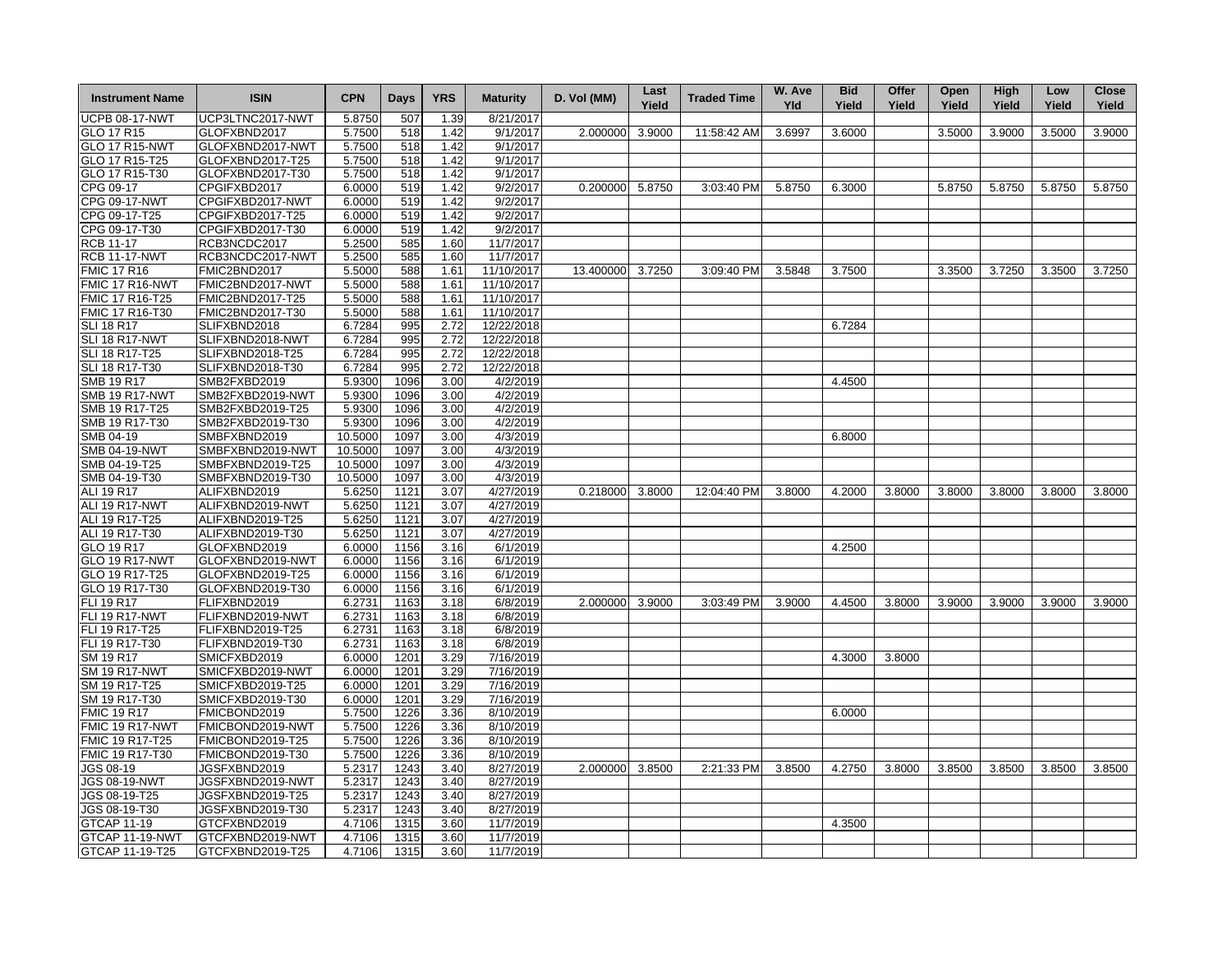| <b>Instrument Name</b> | <b>ISIN</b>                      | <b>CPN</b> | Days | <b>YRS</b>   | <b>Maturity</b> | D. Vol (MM)     | Last<br>Yield | <b>Traded Time</b> | W. Ave<br><b>Yld</b> | <b>Bid</b><br>Yield | Offer<br>Yield | Open<br>Yield | High<br>Yield | Low<br>Yield | <b>Close</b><br>Yield |
|------------------------|----------------------------------|------------|------|--------------|-----------------|-----------------|---------------|--------------------|----------------------|---------------------|----------------|---------------|---------------|--------------|-----------------------|
| GTCAP 11-19-T30        | GTCFXBND2019-T30                 | 4.7106     | 1315 | 3.60         | 11/7/2019       |                 |               |                    |                      |                     |                |               |               |              |                       |
| <b>VLL 19 R17</b>      | VLLFXBND2019                     | 5.6542     | 1317 | 3.61         | 11/9/2019       |                 |               |                    |                      | 5.8500              | 5.3000         |               |               |              |                       |
| VLL 19 R17-NWT         | VLLFXBND2019-NWT                 | 5.6542     | 1317 | 3.61         | 11/9/2019       |                 |               |                    |                      |                     |                |               |               |              |                       |
| <b>VLL 19 R17-T25</b>  | VLLFXBND2019-T25                 | 5.6542     | 1317 | 3.61         | 11/9/2019       |                 |               |                    |                      |                     |                |               |               |              |                       |
| VLL 19 R17-T30         | VLLFXBND2019-T30                 | 5.6542     | 1317 | 3.61         | 11/9/2019       |                 |               |                    |                      |                     |                |               |               |              |                       |
| AC 19 R16              | ACFXBOND2019                     | 5.4500     | 1331 | 3.64         | 11/23/2019      |                 |               |                    |                      | 4.2000              | 3.7000         |               |               |              |                       |
| <b>AC 19 R16-NWT</b>   | ACFXBOND2019-NWT                 | 5.4500     | 1331 | 3.64         | 11/23/2019      |                 |               |                    |                      |                     |                |               |               |              |                       |
| AC 19 R16-T25          | ACFXBOND2019-T25                 | 5.4500     | 1331 | 3.64         | 11/23/2019      |                 |               |                    |                      |                     |                |               |               |              |                       |
| AC 19 R16-T30          | ACFXBOND2019-T30                 | 5.4500     | 1331 | 3.64         | 11/23/2019      |                 |               |                    |                      |                     |                |               |               |              |                       |
| GTCAP 20 R17           | GTCFXBND2020                     | 4.8371     | 1427 | 3.91         | 2/27/2020       | 0.346000        | 4.0000        | 9:51:54 AM         | 4.0000               | 4.4750              |                | 4.0000        | 4.0000        | 4.0000       | 4.0000                |
| GTCAP 20 R17-NWT       | GTCFXBND2020-NWT                 | 4.8371     | 1427 | 3.91         | 2/27/2020       |                 |               |                    |                      |                     |                |               |               |              |                       |
| GTCAP 20 R17-T25       | GTCFXBND2020-T25                 | 4.8371     | 1427 | 3.91         | 2/27/2020       |                 |               |                    |                      |                     |                |               |               |              |                       |
| GTCAP 20 R17-T30       | GTCFXBND2020-T30                 | 4.8371     | 1427 | 3.91         | 2/27/2020       |                 |               |                    |                      |                     |                |               |               |              |                       |
| <b>SMPH 03-20</b>      | SMPHFXBD2020                     | 5.1000     | 1430 | 3.92         | 3/1/2020        |                 |               |                    |                      | 4.3250              |                |               |               |              |                       |
| SMPH 03-20-NWT         | SMPHFXBD2020-NWT                 | 5.1000     | 1430 | 3.92         | 3/1/2020        |                 |               |                    |                      |                     |                |               |               |              |                       |
| SMPH 03-20-T25         | SMPHFXBD2020-T25                 | 5.1000     | 1430 | 3.92         | 3/1/2020        |                 |               |                    |                      |                     |                |               |               |              |                       |
| SMPH 03-20-T30         | SMPHFXBD2020-T30                 | 5.1000     | 1430 | 3.92         | 3/1/2020        |                 |               |                    |                      |                     |                |               |               |              |                       |
| CPG 20 R18             | CPGIFXBD2020                     | 6.6878     | 1431 | 3.92         | 3/2/2020        |                 |               |                    |                      | 6.7500              | 5.4500         |               |               |              |                       |
| <b>CPG 20 R18-NWT</b>  | CPGIFXBD2020-NWT                 | 6.6878     | 1431 | 3.92         | 3/2/2020        |                 |               |                    |                      |                     |                |               |               |              |                       |
| CPG 20 R18-T25         | CPGIFXBD2020-T25                 | 6.6878     | 1431 | 3.92         | 3/2/2020        |                 |               |                    |                      |                     |                |               |               |              |                       |
| CPG 20 R18-T30         | CPGIFXBD2020-T30                 | 6.6878     | 1431 | 3.92         | 3/2/2020        |                 |               |                    |                      |                     |                |               |               |              |                       |
| MBT 04-20              | MBTLTNCD2020                     | 4.0000     | 1484 | 4.06         | 4/24/2020       |                 |               |                    |                      |                     |                |               |               |              |                       |
| EDC 20 R18             | EDCFXBND2020                     | 4.1583     | 1493 | 4.09         | 5/3/2020        | 0.300000 4.0000 |               | 9:52:07 AM         | 4.0000               | 4.4750              |                | 4.0000        | 4.0000        | 4.0000       | 4.0000                |
| EDC 20 R18-NWT         | EDCFXBND2020-NWT                 | 4.1583     | 1493 | 4.09         | 5/3/2020        |                 |               |                    |                      |                     |                |               |               |              |                       |
| EDC 20 R18-T25         | EDCFXBND2020-T25                 | 4.1583     | 1493 | 4.09         | 5/3/2020        |                 |               |                    |                      |                     |                |               |               |              |                       |
| EDC 20 R18-T30         |                                  | 4.1583     | 1493 |              | 5/3/2020        |                 |               |                    |                      |                     |                |               |               |              |                       |
| PNB 06-20              | EDCFXBND2020-T30<br>PNBLTNCD2020 | 4.1250     | 1533 | 4.09<br>4.20 | 6/12/2020       |                 |               |                    |                      |                     |                |               |               |              |                       |
|                        |                                  |            |      |              |                 |                 |               |                    |                      |                     |                |               |               |              |                       |
| <b>RCB 06-20</b>       | RCBLTNCD2020                     | 4.1250     | 1540 | 4.22         | 6/19/2020       | 0.150000        | 4.3010        | 10:10:02 AM        | 4.3010               |                     |                | 4.3010        | 4.3010        | 4.3010       | 4.3010                |
| GLO 20 R18             | GLOFXBND2020                     | 4.8875     | 1568 | 4.29         | 7/17/2020       |                 |               |                    |                      | 4.3000              | 3.8000         |               |               |              |                       |
| <b>GLO 20 R18-NWT</b>  | GLOFXBND2020-NWT                 | 4.8875     | 1568 | 4.29         | 7/17/2020       |                 |               |                    |                      |                     |                |               |               |              |                       |
| GLO 20 R18-T25         | GLOFXBND2020-T25                 | 4.8875     | 1568 | 4.29         | 7/17/2020       |                 |               |                    |                      |                     |                |               |               |              |                       |
| GLO 20 R18-T30         | GLOFXBND2020-T30                 | 4.8875     | 1568 | 4.29         | 7/17/2020       |                 |               |                    |                      |                     |                |               |               |              |                       |
| <b>SLTC 20 R18</b>     | SLTCFXBD2020                     | 4.9925     | 1604 | 4.39         | 8/22/2020       |                 |               |                    |                      | 5.7500              |                |               |               |              |                       |
| SLTC 20 R18-NWT        | SLTCFXBD2020-NWT                 | 4.9925     | 1604 | 4.39         | 8/22/2020       |                 |               |                    |                      |                     |                |               |               |              |                       |
| SLTC 20 R18-T25        | SLTCFXBD2020-T25                 | 4.9925     | 1604 | 4.39         | 8/22/2020       |                 |               |                    |                      |                     |                |               |               |              |                       |
| SLTC 20 R18-T30        | SLTCFXBD2020-T30                 | 4.9925     | 1604 | 4.39         | 8/22/2020       |                 |               |                    |                      |                     |                |               |               |              |                       |
| <b>BDO 10-20</b>       | BDO2LTNC2020                     | 3.7500     | 1649 | 4.51         | 10/6/2020       | 1.000000 4.1875 |               | 3:38:53 PM         | 4.1875               |                     |                | 4.1875        | 4.1875        | 4.1875       | 4.1875                |
| ALI 20 R19             | ALIFXBND2020                     | 4.6250     | 1653 | 4.53         | 10/10/2020      |                 |               |                    |                      | 4.3000              | 3.8000         |               |               |              |                       |
| ALI 20 R19-NWT         | ALIFXBND2020-NWT                 | 4.6250     | 1653 | 4.53         | 10/10/2020      |                 |               |                    |                      |                     |                |               |               |              |                       |
| ALI 20 R19-T25         | ALIFXBND2020-T25                 | 4.6250     | 1653 | 4.53         | 10/10/2020      |                 |               |                    |                      |                     |                |               |               |              |                       |
| ALI 20 R19-T30         | ALIFXBND2020-T30                 | 4.6250     | 1653 | 4.53         | 10/10/2020      |                 |               |                    |                      |                     |                |               |               |              |                       |
| <b>HOUSE 10-20</b>     | HOUSEFBD2020                     | 6.2080     | 1659 | 4.54         | 10/16/2020      | 1.000000 6.1250 |               | 2:58:32 PM         | 6.1250               | 6.0000              | 5.5000         | 6.1250        | 6.1250        | 6.1250       | 6.1250                |
| HOUSE 10-20-NWT        | HOUSEFBD2020-NWT                 | 6.2080     | 1659 | 4.54         | 10/16/2020      |                 |               |                    |                      |                     |                |               |               |              |                       |
| <b>HOUSE 10-20-T25</b> | HOUSEFBD2020-T25                 | 6.2080     | 1659 | 4.54         | 10/16/2020      |                 |               |                    |                      |                     |                |               |               |              |                       |
| <b>HOUSE 10-20-T30</b> | HOUSEFBD2020-T30                 | 6.2080     | 1659 | 4.54         | 10/16/2020      |                 |               |                    |                      |                     |                |               |               |              |                       |
| AEV 11-20              | AEV2FXBD2020                     | 4.4722     | 1680 | 4.60         | 11/6/2020       | 2.300000 4.2500 |               | 11:20:14 AM        | 4.2172               | 4.3000              |                | 4.0000        | 4.2500        | 4.0000       | 4.2500                |
| <b>AEV 11-20-NWT</b>   | AEV2FXBD2020-NWT                 | 4.4722     | 1680 | 4.60         | 11/6/2020       |                 |               |                    |                      |                     |                |               |               |              |                       |
| AEV 11-20-T25          | AEV2FXBD2020-T25                 | 4.4722     | 1680 | 4.60         | 11/6/2020       |                 |               |                    |                      |                     |                |               |               |              |                       |
| AEV 11-20-T30          | AEV2FXBD2020-T30                 | 4.4722     | 1680 | 4.60         | 11/6/2020       |                 |               |                    |                      |                     |                |               |               |              |                       |
| FLI 20 R19             | FLIFXBND2020                     | 4.8562     | 1682 | 4.61         | 11/8/2020       | 6.800000 4.4000 |               | 3:07:10 PM         | 4.0831               | 4.5000              |                | 4.1000        | 4.4000        | 4.0250       | 4.4000                |
| <b>FLI 20 R19-NWT</b>  | FLIFXBND2020-NWT                 | 4.8562     | 1682 | 4.61         | 11/8/2020       |                 |               |                    |                      |                     |                |               |               |              |                       |
| FLI 20 R19-T25         | FLIFXBND2020-T25                 | 4.8562     | 1682 | 4.61         | 11/8/2020       |                 |               |                    |                      |                     |                |               |               |              |                       |
| FLI 20 R19-T30         | FLIFXBND2020-T30                 | 4.8562     | 1682 | 4.61         | 11/8/2020       |                 |               |                    |                      |                     |                |               |               |              |                       |
| AEV 20 R19             | AEVFXBND2020                     | 4.4125     | 1695 | 4.64         | 11/21/2020      | 3.890000 3.7500 |               | 10:37:44 AM        | 3.7999               | 4.3000              |                | 3.8500        | 3.8500        | 3.7500       | 3.7500                |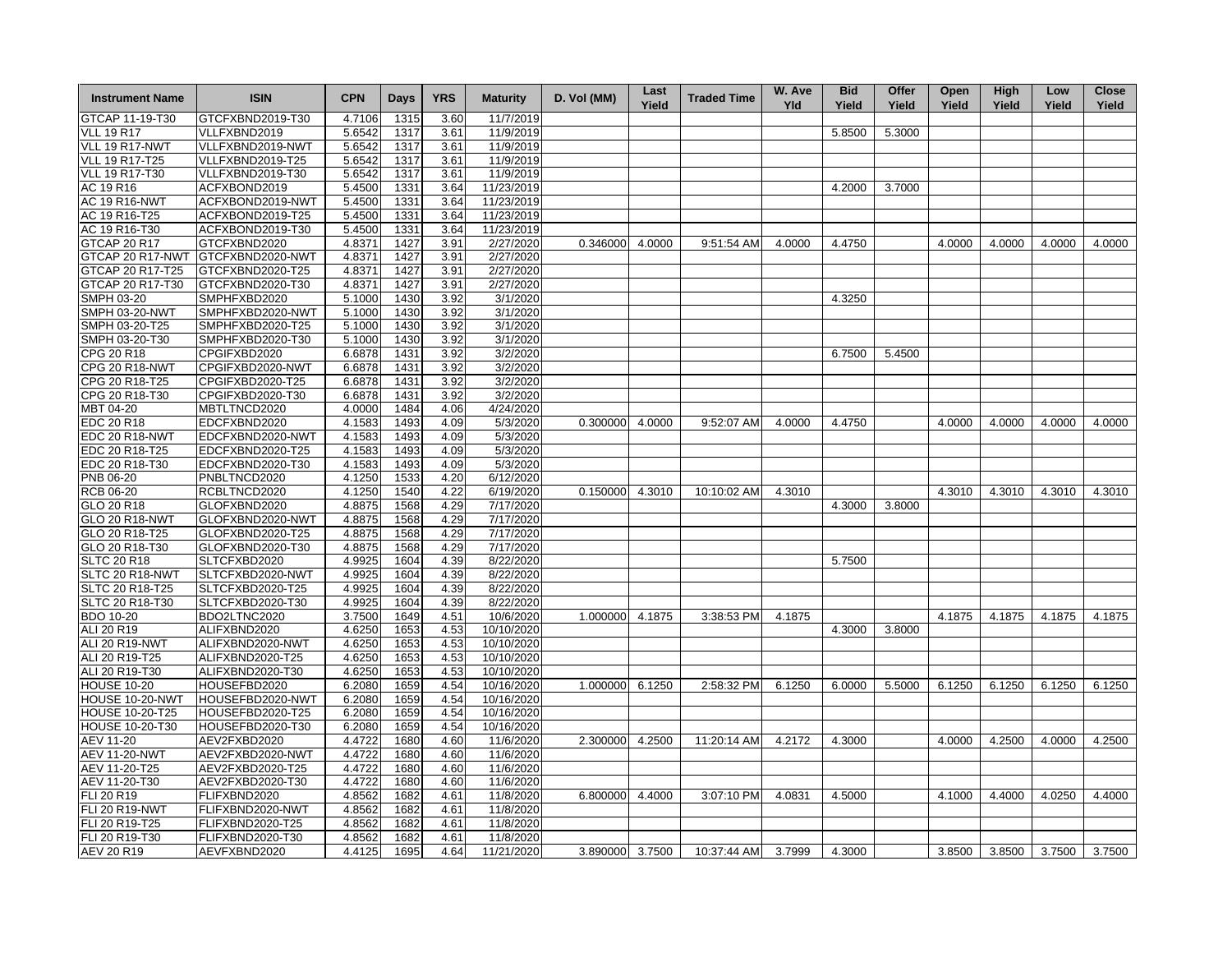| <b>Instrument Name</b> | <b>ISIN</b>      | <b>CPN</b> | Days | <b>YRS</b> | <b>Maturity</b> | D. Vol (MM)     | Last<br>Yield | <b>Traded Time</b> | W. Ave<br><b>Yld</b> | <b>Bid</b><br>Yield | Offer<br>Yield | Open<br>Yield | High<br>Yield | Low<br>Yield | <b>Close</b><br>Yield |
|------------------------|------------------|------------|------|------------|-----------------|-----------------|---------------|--------------------|----------------------|---------------------|----------------|---------------|---------------|--------------|-----------------------|
| <b>AEV 20 R19-NWT</b>  | AEVFXBND2020-NWT | 4.4125     | 1695 | 4.64       | 11/21/2020      |                 |               |                    |                      |                     |                |               |               |              |                       |
| AEV 20 R19-T25         | AEVFXBND2020-T25 | 4.4125     | 1695 | 4.64       | 11/21/2020      |                 |               |                    |                      |                     |                |               |               |              |                       |
| AEV 20 R19-T30         | AEVFXBND2020-T30 | 4.4125     | 1695 | 4.64       | 11/21/2020      |                 |               |                    |                      |                     |                |               |               |              |                       |
| MER 20 P19             | MERFXBND2020     | 4.3750     | 1716 | 4.70       | 12/12/2020      | 2.500000        | 4.2750        | 9:55:05 AM         | 4.2418               | 4.3500              |                | 4.0000        | 4.2750        | 4.0000       | 4.2750                |
| <b>MER 20 P19-NWT</b>  | MERFXBND2020-NWT | 4.3750     | 1716 | 4.70       | 12/12/2020      |                 |               |                    |                      |                     |                |               |               |              |                       |
| MER 20 P19-T25         | MERFXBND2020-T25 | 4.3750     | 1716 | 4.70       | 12/12/2020      |                 |               |                    |                      |                     |                |               |               |              |                       |
| MER 20 P19-T30         | MERFXBND2020-T30 | 4.3750     | 1716 | 4.70       | 12/12/2020      |                 |               |                    |                      |                     |                |               |               |              |                       |
| TEL 21 R19             | TELFXBND2021     | 5.2250     | 1772 | 4.85       | 2/6/2021        |                 |               |                    |                      | 4.5250              |                |               |               |              |                       |
| <b>TEL 21 R19-NWT</b>  | TELFXBND2021-NWT | 5.2250     | 1772 | 4.85       | 2/6/2021        |                 |               |                    |                      |                     |                |               |               |              |                       |
| TEL 21 R19-T25         | TELFXBND2021-T25 | 5.2250     | 1772 | 4.85       | 2/6/2021        |                 |               |                    |                      |                     |                |               |               |              |                       |
| TEL 21 R19-T30         | TELFXBND2021-T30 | 5.2250     | 1772 | 4.85       | 2/6/2021        |                 |               |                    |                      |                     |                |               |               |              |                       |
| ABS 21 R19             | ABSFXBND2021     | 5.3350     | 1776 | 4.86       | 2/10/2021       | 2.000000 5.2000 |               | 11:56:56 AM        | 5.2000               | 5.7500              |                | 5.2000        | 5.2000        | 5.2000       | 5.2000                |
| ABS 21 R19-NWT         | ABSFXBND2021-NWT | 5.3350     | 1776 | 4.86       | 2/10/2021       |                 |               |                    |                      |                     |                |               |               |              |                       |
| ABS 21 R19-T25         | ABSFXBND2021-T25 | 5.3350     | 1776 | 4.86       | 2/10/2021       |                 |               |                    |                      |                     |                |               |               |              |                       |
| ABS 21 R19-T30         | ABSFXBND2021-T30 | 5.3350     | 1776 | 4.86       | 2/10/2021       |                 |               |                    |                      |                     |                |               |               |              |                       |
| <b>ROCK 21 R19</b>     | ROCKFXBD2021     | 5.0932     | 1781 | 4.88       | 2/15/2021       |                 |               |                    |                      | 4.9750              | 4.4000         |               |               |              |                       |
| ROCK 21 R19-NWT        | ROCKFXBD2021-NWT | 5.0932     | 1781 | 4.88       | 2/15/2021       |                 |               |                    |                      |                     |                |               |               |              |                       |
| ROCK 21 R19-T25        | ROCKFXBD2021-T25 | 5.0932     | 1781 | 4.88       | 2/15/2021       |                 |               |                    |                      |                     |                |               |               |              |                       |
| ROCK 21 R19-T30        | ROCKFXBD2021-T30 | 5.0932     | 1781 | 4.88       | 2/15/2021       |                 |               |                    |                      |                     |                |               |               |              |                       |
| SMPH 02-21             | SMPH2FBD2021     | 4.5095     | 1791 | 4.90       | 2/25/2021       | 1.000000 4.3500 |               | 11:19:23 AM        | 4.3500               | 4.3500              |                | 4.3500        | 4.3500        | 4.3500       | 4.3500                |
| <b>SMPH 02-21-NWT</b>  | SMPH2FBD2021-NWT | 4.5095     | 1791 | 4.90       | 2/25/2021       |                 |               |                    |                      |                     |                |               |               |              |                       |
| SMPH 02-21-T25         | SMPH2FBD2021-T25 | 4.5095     | 1791 | 4.90       | 2/25/2021       |                 |               |                    |                      |                     |                |               |               |              |                       |
| SMPH 02-21-T30         | SMPH2FBD2021-T30 | 4.5095     | 1791 | 4.90       | 2/25/2021       |                 |               |                    |                      |                     |                |               |               |              |                       |
| JGS 21 R19             | JGSFXBND2021     | 5.2442     | 1793 | 4.91       | 2/27/2021       | 3.300000        | 4.4400        | 3:21:30 PM         | 4.3647               | 4.4500              |                | 4.4250        | 4.4400        | 4.2000       | 4.4400                |
| JGS 21 R19-NWT         | JGSFXBND2021-NWT | 5.2442     | 1793 | 4.91       | 2/27/2021       |                 |               |                    |                      |                     |                |               |               |              |                       |
| JGS 21 R19-T25         | JGSFXBND2021-T25 | 5.2442     | 1793 | 4.91       | 2/27/2021       |                 |               |                    |                      |                     |                |               |               |              |                       |
| JGS 21 R19-T30         | JGSFXBND2021-T30 | 5.2442     | 1793 | 4.91       | 2/27/2021       |                 |               |                    |                      |                     |                |               |               |              |                       |
| <b>SLI 21 R18</b>      | SLIFXBND2021     | 6.7150     | 1816 | 4.97       | 3/22/2021       |                 |               |                    |                      | 6.7150              |                |               |               |              |                       |
| <b>SLI 21 R18-NWT</b>  | SLIFXBND2021-NWT | 6.7150     | 1816 | 4.97       | 3/22/2021       |                 |               |                    |                      |                     |                |               |               |              |                       |
| SLI 21 R18-T25         | SLIFXBND2021-T25 | 6.7150     | 1816 | 4.97       | 3/22/2021       |                 |               |                    |                      |                     |                |               |               |              |                       |
| SLI 21 R18-T30         | SLIFXBND2021-T30 | 6.7150     | 1816 | 4.97       | 3/22/2021       |                 |               |                    |                      |                     |                |               |               |              |                       |
| <b>MNTC 21 R19</b>     | MNTCFXBD2021     | 5.0700     | 1825 | 5.00       | 3/31/2021       | 0.500000 4.7500 |               | 3:09:49 PM         | 4.7500               | 4.6250              |                | 4.7500        | 4.7500        | 4.7500       | 4.7500                |
| MNTC 21 R19-NWT        | MNTCFXBD2021-NWT | 5.0700     | 1825 | 5.00       | 3/31/2021       |                 |               |                    |                      |                     |                |               |               |              |                       |
| MNTC 21 R19-T25        | MNTCFXBD2021-T25 | 5.0700     | 1825 | 5.00       | 3/31/2021       |                 |               |                    |                      |                     |                |               |               |              |                       |
| MNTC 21 R19-T30        | MNTCFXBD2021-T30 | 5.0700     | 1825 | 5.00       | 3/31/2021       |                 |               |                    |                      |                     |                |               |               |              |                       |
| SMB 21 R19             | SMBFXBND2021     | 5.5000     | 1827 | 5.00       | 4/2/2021        |                 |               |                    |                      | 4.8500              |                |               |               |              |                       |
| <b>SMB 21 R19-NWT</b>  | SMBFXBND2021-NWT | 5.5000     | 1827 | 5.00       | 4/2/2021        |                 |               |                    |                      |                     |                |               |               |              |                       |
| SMB 21 R19-T25         | SMBFXBND2021-T25 | 5.5000     | 1827 | 5.00       | 4/2/2021        |                 |               |                    |                      |                     |                |               |               |              |                       |
| SMB 21 R19-T30         | SMBFXBND2021-T30 | 5.5000     | 1827 | 5.00       | 4/2/2021        |                 |               |                    |                      |                     |                |               |               |              |                       |
| LBP $04 - 21$          | LBPLTNCD2021     | 3.7500     | 1834 | 5.02       | 4/9/2021        | 0.700000 4.4340 |               | 10:22:24 AM        | 4.4340               |                     |                | 4.4340        | 4.4340        | 4.4340       | 4.4340                |
| <b>VLL 21 R19</b>      | VLLFXBND2021     | 5.9437     | 1864 | 5.10       | 5/9/2021        |                 |               |                    |                      | 6.2500              |                |               |               |              |                       |
| VLL 21 R19-NWT         | VLLFXBND2021-NWT | 5.9437     | 1864 | 5.10       | 5/9/2021        |                 |               |                    |                      |                     |                |               |               |              |                       |
| VLL 21 R19-T25         | VLLFXBND2021-T25 | 5.9437     | 1864 | 5.10       | 5/9/2021        |                 |               |                    |                      |                     |                |               |               |              |                       |
| VLL 21 R19-T30         | VLLFXBND2021-T30 | 5.9437     | 1864 | 5.10       | 5/9/2021        |                 |               |                    |                      |                     |                |               |               |              |                       |
| AC 05-21               | ACFXBOND2021     | 6.8000     | 1867 | 5.11       | 5/12/2021       |                 |               |                    |                      | 4.2750              | 3.9000         |               |               |              |                       |
| AC 05-21-NWT           | ACFXBOND2021-NWT | 6.8000     | 1867 | 5.11       | 5/12/2021       |                 |               |                    |                      |                     |                |               |               |              |                       |
| AC 05-21-T25           | ACFXBOND2021-T25 | 6.8000     | 1867 | 5.11       | 5/12/2021       |                 |               |                    |                      |                     |                |               |               |              |                       |
| AC 05-21-T30           | ACFXBOND2021-T30 | 6.8000     | 1867 | 5.11       | 5/12/2021       |                 |               |                    |                      |                     |                |               |               |              |                       |
| SM 21 R19              | SMICFXBD2021     | 5.2958     | 1874 | 5.13       | 5/19/2021       |                 |               |                    |                      | 4.4000              |                |               |               |              |                       |
| <b>SM 21 R19-NWT</b>   | SMICFXBD2021-NWT | 5.2958     | 1874 | 5.13       | 5/19/2021       |                 |               |                    |                      |                     |                |               |               |              |                       |
| SM 21 R19-T25          | SMICFXBD2021-T25 | 5.2958     | 1874 | 5.13       | 5/19/2021       |                 |               |                    |                      |                     |                |               |               |              |                       |
| SM 21 R19-T30          | SMICFXBD2021-T30 | 5.2958     | 1874 | 5.13       | 5/19/2021       |                 |               |                    |                      |                     |                |               |               |              |                       |
| CHI 21 R19             | CHIFXBND2021     | 5.3200     | 1892 | 5.18       | 6/6/2021        |                 |               |                    |                      | 5.7500              |                |               |               |              |                       |
| <b>CHI 21 R19-NWT</b>  | CHIFXBND2021-NWT | 5.3200     | 1892 | 5.18       | 6/6/2021        |                 |               |                    |                      |                     |                |               |               |              |                       |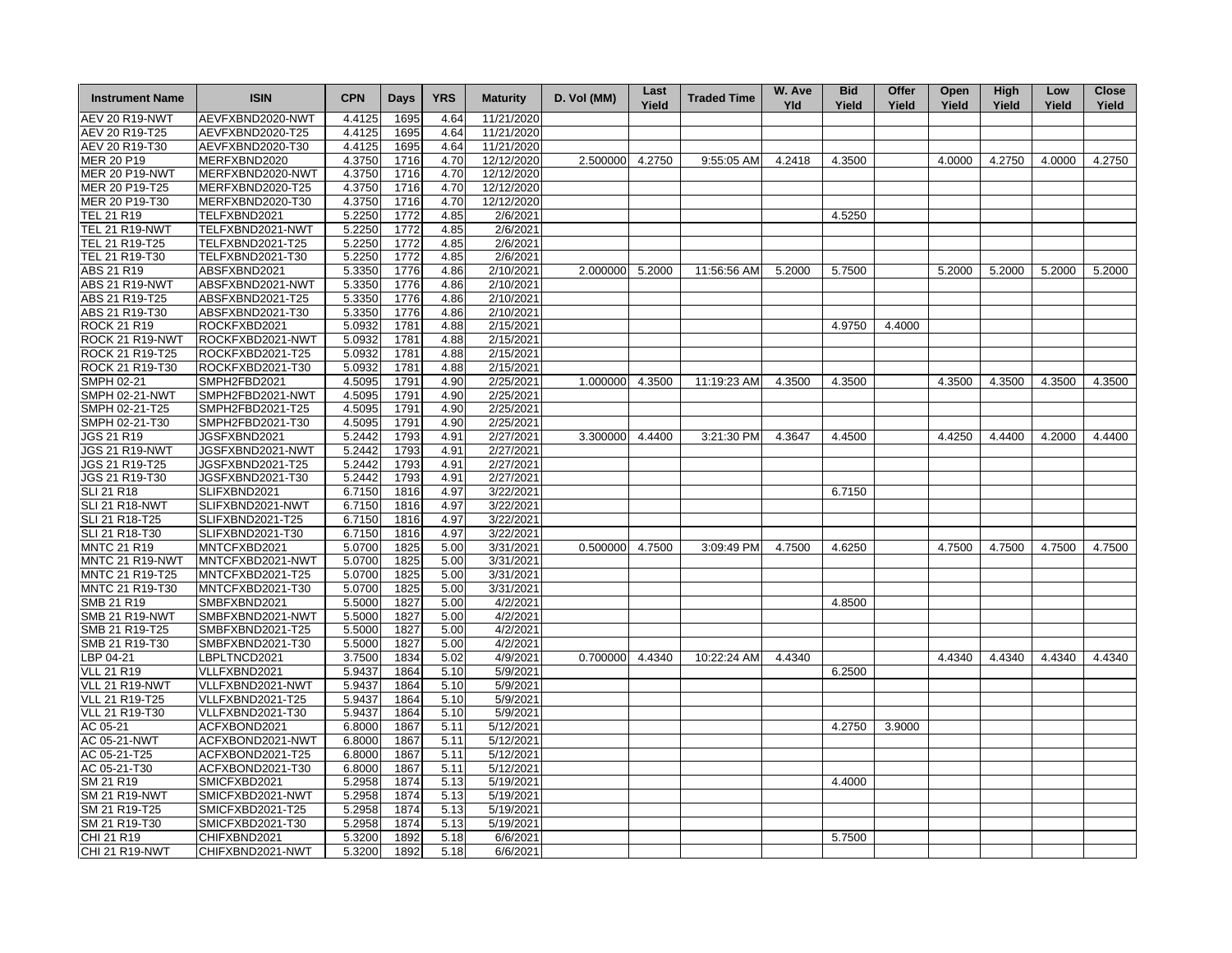| <b>Instrument Name</b>  | <b>ISIN</b>                                           | <b>CPN</b> | Days         | <b>YRS</b> | <b>Maturity</b>        | D. Vol (MM)     | Last<br>Yield | <b>Traded Time</b> | W. Ave<br><b>Yld</b> | <b>Bid</b><br>Yield | Offer<br>Yield | Open<br>Yield | High<br>Yield | Low<br>Yield | <b>Close</b><br>Yield |
|-------------------------|-------------------------------------------------------|------------|--------------|------------|------------------------|-----------------|---------------|--------------------|----------------------|---------------------|----------------|---------------|---------------|--------------|-----------------------|
| CHI 21 R19-T25          | CHIFXBND2021-T25                                      | 5.3200     | 1892         | 5.18       | 6/6/2021               |                 |               |                    |                      |                     |                |               |               |              |                       |
| CHI 21 R19-T30          | CHIFXBND2021-T30                                      | 5.3200     | 1892         | 5.18       | 6/6/2021               |                 |               |                    |                      |                     |                |               |               |              |                       |
| GTCAP 21 R19            | GTCFXBND2021                                          | 5.1965     | 1954         | 5.35       | 8/7/2021               |                 |               |                    |                      | 4.5500              |                |               |               |              |                       |
| GTCAP 21 R19-NWT        | GTCFXBND2021-NWT                                      | 5.1965     | 1954         | 5.35       | 8/7/2021               |                 |               |                    |                      |                     |                |               |               |              |                       |
| GTCAP 21 R19-T25        | GTCFXBND2021-T25                                      | 5.1965     | 1954         | 5.35       | 8/7/2021               |                 |               |                    |                      |                     |                |               |               |              |                       |
| GTCAP 21 R19-T30        | GTCFXBND2021-T30                                      | 5.1965     | 1954         | 5.35       | 8/7/2021               |                 |               |                    |                      |                     |                |               |               |              |                       |
| <b>SMPH 21 R19</b>      | SMPHFXBD2021                                          | 5.2006     | 1979         | 5.42       | 9/1/2021               |                 |               |                    |                      | 4.4000              |                |               |               |              |                       |
| SMPH 21 R19-NWT         | SMPHFXBD2021-NWT                                      | 5.2006     | 1979         | 5.42       | 9/1/2021               |                 |               |                    |                      |                     |                |               |               |              |                       |
| SMPH 21 R19-T25         | SMPHFXBD2021-T25                                      | 5.2006     | 1979         | 5.42       | 9/1/2021               |                 |               |                    |                      |                     |                |               |               |              |                       |
| SMPH 21 R19-T30         | SMPHFXBD2021-T30                                      | 5.2006     | 1979         | 5.42       | 9/1/2021               |                 |               |                    |                      |                     |                |               |               |              |                       |
| CPG 21 R20              | CPGIFXBD2021                                          | 6.9758     | 1980         | 5.42       | 9/2/2021               |                 |               |                    |                      | 7.2500              |                |               |               |              |                       |
| <b>CPG 21 R20-NWT</b>   | CPGIFXBD2021-NWT                                      | 6.9758     | 1980         | 5.42       | 9/2/2021               |                 |               |                    |                      |                     |                |               |               |              |                       |
| CPG 21 R20-T25          | CPGIFXBD2021-T25                                      | 6.9758     | 1980         | 5.42       | 9/2/2021               |                 |               |                    |                      |                     |                |               |               |              |                       |
| CPG 21 R20-T30          | CPGIFXBD2021-T30                                      | 6.9758     | 1980         | 5.42       | 9/2/2021               |                 |               |                    |                      |                     |                |               |               |              |                       |
| AP 21 R19               | APCFXBND2021                                          | 5.2050     | 1988         | 5.44       | 9/10/2021              | 1.000000 4.5500 |               | 9:55:46 AM         | 4.5500               | 4.5750              |                | 4.5500        | 4.5500        | 4.5500       | 4.5500                |
| AP 21 R19-NWT           | APCFXBND2021-NWT                                      | 5.2050     | 1988         | 5.44       | 9/10/2021              |                 |               |                    |                      |                     |                |               |               |              |                       |
| AP 21 R19-T25           | APCFXBND2021-T25                                      | 5.2050     | 1988         | 5.44       | 9/10/2021              |                 |               |                    |                      |                     |                |               |               |              |                       |
| AP 21 R19-T30           | APCFXBND2021-T30                                      | 5.2050     | 1988         | 5.44       | 9/10/2021              |                 |               |                    |                      |                     |                |               |               |              |                       |
| MBT 11-21               | MBTLTNCD2021                                          | 4.2500     | 2060         | 5.64       | 11/21/2021             |                 |               |                    |                      |                     |                |               |               |              |                       |
| FLI 21 R20              | FLIFXBND2021                                          | 5.4000     | 2073         | 5.68       | 12/4/2021              | 0.334000 4.1000 |               | 9:50:33 AM         | 4.1000               | 4.7000              |                | 4.1000        | 4.1000        | 4.1000       | 4.1000                |
| <b>FLI 21 R20-NWT</b>   | FLIFXBND2021-NWT                                      | 5.4000     | 2073         | 5.68       | 12/4/2021              |                 |               |                    |                      |                     |                |               |               |              |                       |
| FLI 21 R20-T25          | FLIFXBND2021-T25                                      | 5.4000     | 2073         | 5.68       | 12/4/2021              |                 |               |                    |                      |                     |                |               |               |              |                       |
| FLI 21 R20-T30          | FLIFXBND2021-T30                                      | 5.4000     | 2073         | 5.68       | 12/4/2021              |                 |               |                    |                      |                     |                |               |               |              |                       |
| <b>RLC 02-22</b>        | RLCFXBND2022                                          | 4.8000     | 2154         | 5.90       | 2/23/2022              | 3.000000        | 4.8250        | 11:18:19 AM        | 4.8250               | 4.7500              | 4.2000         | 4.8250        | 4.8250        | 4.8250       | 4.8250                |
| <b>RLC 02-22-NWT</b>    | RLCFXBND2022-NWT                                      | 4.8000     | 2154         | 5.90       | 2/23/2022              |                 |               |                    |                      |                     |                |               |               |              |                       |
| RLC 02-22-T25           | RLCFXBND2022-T25                                      | 4.8000     | 2154         | 5.90       | 2/23/2022              |                 |               |                    |                      |                     |                |               |               |              |                       |
| RLC 02-22-T30           | RLCFXBND2022-T30                                      | 4.8000     | 2154         | 5.90       | 2/23/2022              |                 |               |                    |                      |                     |                |               |               |              |                       |
| <b>SMB 22 R19</b>       | SMBFXBND2022                                          | 6.6000     | 2192         | 6.00       | 4/2/2022               |                 |               |                    |                      | 5.0000              |                |               |               |              |                       |
| SMB 22 R19-NWT          | SMBFXBND2022-NWT                                      | 6.6000     | 2192         | 6.00       | 4/2/2022               |                 |               |                    |                      |                     |                |               |               |              |                       |
| SMB 22 R19-T25          | SMBFXBND2022-T25                                      | 6.6000     | 2192         | 6.00       | 4/2/2022               |                 |               |                    |                      |                     |                |               |               |              |                       |
| SMB 22 R19-T30          | SMBFXBND2022-T30                                      | 6.6000     | 2192         | 6.00       | 4/2/2022               |                 |               |                    |                      |                     |                |               |               |              |                       |
| ALI 22 R19              | ALIFXBND2022                                          | 6.0000     | 2217         | 6.07       | 4/27/2022              | 1.000000        | 4.6500        | 3:13:55 PM         | 4.6300               | 4.5000              | 3.8000         | 4.6500        | 4.6500        | 4.6000       | 4.6500                |
| ALI 22 R19-NWT          | ALIFXBND2022-NWT                                      | 6.0000     | 2217         | 6.07       | 4/27/2022              |                 |               |                    |                      |                     |                |               |               |              |                       |
| ALI 22 R19-T25          | ALIFXBND2022-T25                                      | 6.0000     | 2217         | 6.07       | 4/27/2022              |                 |               |                    |                      |                     |                |               |               |              |                       |
| ALI 22 R19-T30          | ALIFXBND2022-T30                                      | 6.0000     | 2217         | 6.07       | 4/27/2022              |                 |               |                    |                      |                     |                |               |               |              |                       |
| ALI 22 4.5              | ALI2FXBD2022                                          | 4.5000     | 2219         | 6.08       | 4/29/2022              | 2.000000        | 4.4500        | 11:20:58 AM        | 4.4500               | 4.5000              | 3.8000         | 4.4500        | 4.4500        | 4.4500       | 4.4500                |
| ALI 22 4.5-NWT          | ALI2FXBD2022-NWT                                      | 4.5000     | 2219         | 6.08       | 4/29/2022              |                 |               |                    |                      |                     |                |               |               |              |                       |
| ALI 22 4.5-T25          | ALI2FXBD2022-T25                                      | 4.5000     | 2219         | 6.08       | 4/29/2022              |                 |               |                    |                      |                     |                |               |               |              |                       |
| ALI 22 4.5-T30          | ALI2FXBD2022-T30                                      | 4.5000     | 2219         | 6.08       | 4/29/2022              |                 |               |                    |                      |                     |                |               |               |              |                       |
| <b>SLTC 22 R20</b>      | SLTCFXBD2022                                          | 5.5796     | 2242         | 6.14       | 5/22/2022              | 1.000000        | 5.2500        | 2:56:08 PM         | 5.2500               | 6.0000              | 4.5000         | 5.2500        | 5.2500        | 5.2500       | 5.2500                |
| SLTC 22 R20-NWT         | SLTCFXBD2022-NWT                                      | 5.5796     | 2242         | 6.14       | 5/22/2022              |                 |               |                    |                      |                     |                |               |               |              |                       |
| SLTC 22 R20-T25         | SLTCFXBD2022-T25                                      |            |              |            |                        |                 |               |                    |                      |                     |                |               |               |              |                       |
|                         |                                                       | 5.5796     | 2242         | 6.14       | 5/22/2022              |                 |               |                    |                      |                     |                |               |               |              |                       |
| SLTC 22 R20-T30         | SLTCFXBD2022-T30<br>HOUSEFBD2022                      | 5.5796     | 2242         | 6.14       | 5/22/2022<br>7/16/2022 |                 |               |                    |                      |                     |                |               |               |              |                       |
| <b>HOUSE 22 R20</b>     |                                                       | 6.1310     | 2297         | 6.29       |                        |                 |               |                    |                      | 6.7500              |                |               |               |              |                       |
| <b>HOUSE 22 R20-T25</b> | HOUSE 22 R20-NWT HOUSEFBD2022-NWT<br>HOUSEFBD2022-T25 | 6.1310     | 2297<br>2297 | 6.29       | 7/16/2022<br>7/16/2022 |                 |               |                    |                      |                     |                |               |               |              |                       |
|                         |                                                       | 6.1310     |              | 6.29       | 7/16/2022              |                 |               |                    |                      |                     |                |               |               |              |                       |
| <b>HOUSE 22 R20-T30</b> | HOUSEFBD2022-T30                                      | 6.1310     | 2297         | 6.29       |                        |                 |               |                    |                      |                     |                |               |               |              |                       |
| SM 22 R19               | SMICFXBD2022                                          | 6.9442     | 2297         | 6.29       | 7/16/2022              | 0.500000        | 4.7000        | 9:57:00 AM         | 4.7000               | 4.6500              | 4.2000         | 4.7000        | 4.7000        | 4.7000       | 4.7000                |
| <b>SM 22 R19-NWT</b>    | SMICFXBD2022-NWT                                      | 6.9442     | 2297         | 6.29       | 7/16/2022              |                 |               |                    |                      |                     |                |               |               |              |                       |
| SM 22 R19-T25           | SMICFXBD2022-T25                                      | 6.9442     | 2297         | 6.29       | 7/16/2022              |                 |               |                    |                      |                     |                |               |               |              |                       |
| SM 22 R19-T30           | SMICFXBD2022-T30                                      | 6.9442     | 2297         | 6.29       | 7/16/2022              |                 |               |                    |                      |                     |                |               |               |              |                       |
| AEV 22 R20              | AEVFXBND2022                                          | 5.0056     | 2318         | 6.35       | 8/6/2022               |                 |               |                    |                      | 4.5250              |                |               |               |              |                       |
| AEV 22 R20-NWT          | AEVFXBND2022-NWT                                      | 5.0056     | 2318         | 6.35       | 8/6/2022               |                 |               |                    |                      |                     |                |               |               |              |                       |
| AEV 22 R20-T25          | AEVFXBND2022-T25                                      | 5.0056     | 2318         | 6.35       | 8/6/2022               |                 |               |                    |                      |                     |                |               |               |              |                       |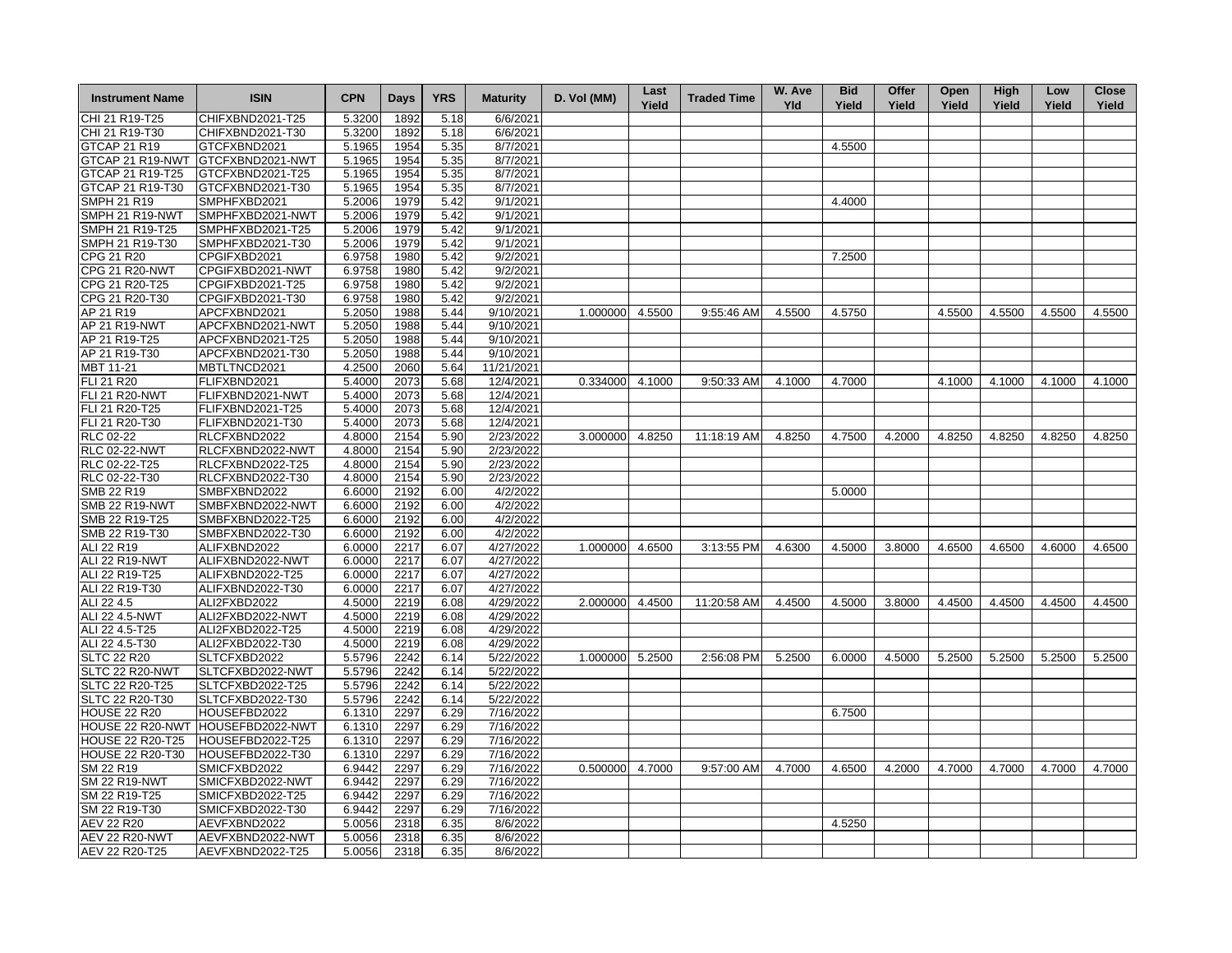| <b>Instrument Name</b> | <b>ISIN</b>      | <b>CPN</b> | <b>Days</b> | <b>YRS</b> | <b>Maturity</b>        | D. Vol (MM)     | Last<br>Yield | <b>Traded Time</b> | W. Ave<br><b>Yld</b> | <b>Bid</b><br>Yield | Offer<br>Yield | Open<br>Yield | High<br>Yield | Low<br>Yield | <b>Close</b><br>Yield |
|------------------------|------------------|------------|-------------|------------|------------------------|-----------------|---------------|--------------------|----------------------|---------------------|----------------|---------------|---------------|--------------|-----------------------|
| AEV 22 R20-T30         | AEVFXBND2022-T30 | 5.0056     | 2318        | 6.35       | 8/6/2022               |                 |               |                    |                      |                     |                |               |               |              |                       |
| FLI 22 R20             | FLIFXBND2022     | 5.3567     | 2332        | 6.38       | 8/20/2022              | 1.000000        | 4.7000        | 11:22:05 AM        | 4.7000               | 4.8000              |                | 4.7000        | 4.7000        | 4.7000       | 4.7000                |
| <b>FLI 22 R20-NWT</b>  | FLIFXBND2022-NWT | 5.3567     | 2332        | 6.38       | 8/20/2022              |                 |               |                    |                      |                     |                |               |               |              |                       |
| FLI 22 R20-T25         | FLIFXBND2022-T25 | 5.3567     | 2332        | 6.38       | 8/20/2022              |                 |               |                    |                      |                     |                |               |               |              |                       |
| FLI 22 R20-T30         | FLIFXBND2022-T30 | 5.3567     | 2332        | 6.38       | 8/20/2022              |                 |               |                    |                      |                     |                |               |               |              |                       |
| GTCAP 23 R20           | GTCFXBND2023     | 5.0937     | 2523        | 6.91       | 2/27/2023              |                 |               |                    |                      | 6.8500              |                |               |               |              |                       |
| GTCAP 23 R20-NWT       | GTCFXBND2023-NWT | 5.0937     | 2523        | 6.91       | 2/27/2023              |                 |               |                    |                      |                     |                |               |               |              |                       |
| GTCAP 23 R20-T25       | GTCFXBND2023-T25 | 5.0937     | 2523        | 6.91       | $\overline{2}/27/2023$ |                 |               |                    |                      |                     |                |               |               |              |                       |
| GTCAP 23 R20-T30       | GTCFXBND2023-T30 | 5.0937     | 2523        | 6.91       | 2/27/2023              |                 |               |                    |                      |                     |                |               |               |              |                       |
| EDC 23 R19             | EDCFXBND2023     | 4.7312     | 2588        | 7.09       | 5/3/2023               |                 |               |                    |                      | 5.0000              |                |               |               |              |                       |
| EDC 23 R19-NWT         | EDCFXBND2023-NWT | 4.7312     | 2588        | 7.09       | 5/3/2023               |                 |               |                    |                      |                     |                |               |               |              |                       |
| EDC 23 R19-T25         | EDCFXBND2023-T25 | 4.7312     | 2588        | 7.09       | 5/3/2023               |                 |               |                    |                      |                     |                |               |               |              |                       |
|                        |                  |            |             |            |                        |                 |               |                    |                      |                     |                |               |               |              |                       |
| EDC 23 R19-T30         | EDCFXBND2023-T30 | 4.7312     | 2588        | 7.09       | 5/3/2023               |                 |               |                    |                      |                     |                |               |               |              |                       |
| GLO 23 R20             | GLOFXBND2023     | 5.2792     | 2663        | 7.29       | 7/17/2023              |                 |               |                    |                      | 4.6500              |                |               |               |              |                       |
| GLO 23 R20-NWT         | GLOFXBND2023-NWT | 5.2792     | 2663        | 7.29       | 7/17/2023              |                 |               |                    |                      |                     |                |               |               |              |                       |
| GLO 23 R20-T25         | GLOFXBND2023-T25 | 5.2792     | 2663        | 7.29       | 7/17/2023              |                 |               |                    |                      |                     |                |               |               |              |                       |
| GLO 23 R20-T30         | GLOFXBND2023-T30 | 5.2792     | 2663        | 7.29       | 7/17/2023              |                 |               |                    |                      |                     |                |               |               |              |                       |
| <b>FLI 23 R20</b>      | FLIFXBND2023     | 5.4333     | 2777        | 7.60       | 11/8/2023              |                 |               |                    |                      | 5.0000              |                |               |               |              |                       |
| <b>FLI 23 R20-NWT</b>  | FLIFXBND2023-NWT | 5.4333     | 2777        | 7.60       | 11/8/2023              |                 |               |                    |                      |                     |                |               |               |              |                       |
| FLI 23 R20-T25         | FLIFXBND2023-T25 | 5.4333     | 2777        | 7.60       | 11/8/2023              |                 |               |                    |                      |                     |                |               |               |              |                       |
| FLI 23 R20-T30         | FLIFXBND2023-T30 | 5.4333     | 2777        | 7.60       | 11/8/2023              |                 |               |                    |                      |                     |                |               |               |              |                       |
| AEV 23 R20             | AEVFXBND2023     | 4.6188     | 2790        | 7.64       | 11/21/2023             |                 |               |                    |                      | 4.6000              |                |               |               |              |                       |
| <b>AEV 23 R20-NWT</b>  | AEVFXBND2023-NWT | 4.6188     | 2790        | 7.64       | 11/21/2023             |                 |               |                    |                      |                     |                |               |               |              |                       |
| AEV 23 R20-T25         | AEVFXBND2023-T25 | 4.6188     | 2790        | 7.64       | 11/21/2023             |                 |               |                    |                      |                     |                |               |               |              |                       |
| AEV 23 R20-T30         | AEVFXBND2023-T30 | 4.6188     | 2790        | 7.64       | 11/21/2023             |                 |               |                    |                      |                     |                |               |               |              |                       |
| FDC 24 R21             | FDCFXBND2024     | 6.1458     | 2854        | 7.81       | 1/24/2024              | 7.952000        | 4.8250        | 11:40:50 AM        | 4.8250               | 5.5000              |                | 4.8250        | 4.8250        | 4.8250       | 4.8250                |
| <b>FDC 24 R21-NWT</b>  | FDCFXBND2024-NWT | 6.1458     | 2854        | 7.81       | 1/24/2024              |                 |               |                    |                      |                     |                |               |               |              |                       |
| FDC 24 R21-T25         | FDCFXBND2024-T25 | 6.1458     | 2854        | 7.81       | 1/24/2024              |                 |               |                    |                      |                     |                |               |               |              |                       |
| FDC 24 R21-T30         | FDCFXBND2024-T30 | 6.1458     | 2854        | 7.81       | 1/24/2024              |                 |               |                    |                      |                     |                |               |               |              |                       |
| ALI 24 R20             | ALIFXBND2024     | 5.0000     | 2860        | 7.83       | 1/30/2024              | 1.400000 4.8000 |               | 3:10:52 PM         | 4.8000               | 4.7000              |                | 4.8000        | 4.8000        | 4.8000       | 4.8000                |
| ALI 24 R20-NWT         | ALIFXBND2024-NWT | 5.0000     | 2860        | 7.83       | 1/30/2024              |                 |               |                    |                      |                     |                |               |               |              |                       |
| ALI 24 R20-T25         | ALIFXBND2024-T25 | 5.0000     | 2860        | 7.83       | 1/30/2024              |                 |               |                    |                      |                     |                |               |               |              |                       |
| ALI 24 R20-T30         | ALIFXBND2024-T30 | 5.0000     | 2860        | 7.83       | 1/30/2024              |                 |               |                    |                      |                     |                |               |               |              |                       |
| <b>TEL 24 R21</b>      | TELFXBND2024     | 5.2813     | 2867        | 7.85       | 2/6/2024               |                 |               |                    |                      | 4.9500              |                |               |               |              |                       |
| <b>TEL 24 R21-NWT</b>  | TELFXBND2024-NWT | 5.2813     | 2867        | 7.85       | 2/6/2024               |                 |               |                    |                      |                     |                |               |               |              |                       |
| TEL 24 R21-T25         | TELFXBND2024-T25 |            |             |            | 2/6/2024               |                 |               |                    |                      |                     |                |               |               |              |                       |
|                        |                  | 5.2813     | 2867        | 7.85       |                        |                 |               |                    |                      |                     |                |               |               |              |                       |
| TEL 24 R21-T30         | TELFXBND2024-T30 | 5.2813     | 2867        | 7.85       | 2/6/2024               |                 |               |                    |                      |                     |                |               |               |              |                       |
| <b>JGS 24 R20</b>      | JGSFXBND2024     | 5.3000     | 2888        | 7.91       | 2/27/2024              |                 |               |                    |                      | 4.8500              |                |               |               |              |                       |
| <b>JGS 24 R20-NWT</b>  | JGSFXBND2024-NWT | 5.3000     | 2888        | 7.91       | 2/27/2024              |                 |               |                    |                      |                     |                |               |               |              |                       |
| JGS 24 R20-T25         | JGSFXBND2024-T25 | 5.3000     | 2888        | 7.91       | 2/27/2024              |                 |               |                    |                      |                     |                |               |               |              |                       |
| JGS 24 R20-T30         | JGSFXBND2024-T30 | 5.3000     | 2888        | 7.91       | 2/27/2024              |                 |               |                    |                      |                     |                |               |               |              |                       |
| <b>MNTC 24 R21</b>     | MNTCFXBD2024     | 5.5000     | 2921        | 8.00       | 3/31/2024              |                 |               |                    |                      | 5.0000              |                |               |               |              |                       |
| MNTC 24 R21-NWT        | MNTCFXBD2024-NWT | 5.5000     | 2921        | 8.00       | 3/31/2024              |                 |               |                    |                      |                     |                |               |               |              |                       |
| MNTC 24 R21-T25        | MNTCFXBD2024-T25 | 5.5000     | 2921        | 8.00       | 3/31/2024              |                 |               |                    |                      |                     |                |               |               |              |                       |
| MNTC 24 R21-T30        | MNTCFXBD2024-T30 | 5.5000     | 2921        | 8.00       | 3/31/2024              |                 |               |                    |                      |                     |                |               |               |              |                       |
| <b>SMB 24 R21</b>      | SMBFXBND2024     | 6.0000     | 2923        | 8.00       | 4/2/2024               |                 |               |                    |                      | 6.2750              |                |               |               |              |                       |
| <b>SMB 24 R21-NWT</b>  | SMBFXBND2024-NWT | 6.0000     | 2923        | 8.00       | 4/2/2024               |                 |               |                    |                      |                     |                |               |               |              |                       |
| SMB 24 R21-T25         | SMBFXBND2024-T25 | 6.0000     | 2923        | 8.00       | 4/2/2024               |                 |               |                    |                      |                     |                |               |               |              |                       |
| SMB 24 R21-T30         | SMBFXBND2024-T30 | 6.0000     | 2923        | 8.00       | 4/2/2024               |                 |               |                    |                      |                     |                |               |               |              |                       |
| SM 24 R21              | SMICFXBD2024     | 5.6125     | 2970        | 8.13       | 5/19/2024              |                 |               |                    |                      | 5.0500              |                |               |               |              |                       |
| <b>SM 24 R21-NWT</b>   | SMICFXBD2024-NWT | 5.6125     | 2970        | 8.13       | 5/19/2024              |                 |               |                    |                      |                     |                |               |               |              |                       |
| SM 24 R21-T25          | SMICFXBD2024-T25 | 5.6125     | 2970        | 8.13       | 5/19/2024              |                 |               |                    |                      |                     |                |               |               |              |                       |
| SM 24 R21-T30          | SMICFXBD2024-T30 | 5.6125     | 2970        | 8.13       | 5/19/2024              |                 |               |                    |                      |                     |                |               |               |              |                       |
| GTCAP 24 R21           | GTCFXBND2024     | 5.6250     | 3050        | 8.35       | 8/7/2024               |                 |               |                    |                      | 4.8500              |                |               |               |              |                       |
|                        |                  |            |             |            |                        |                 |               |                    |                      |                     |                |               |               |              |                       |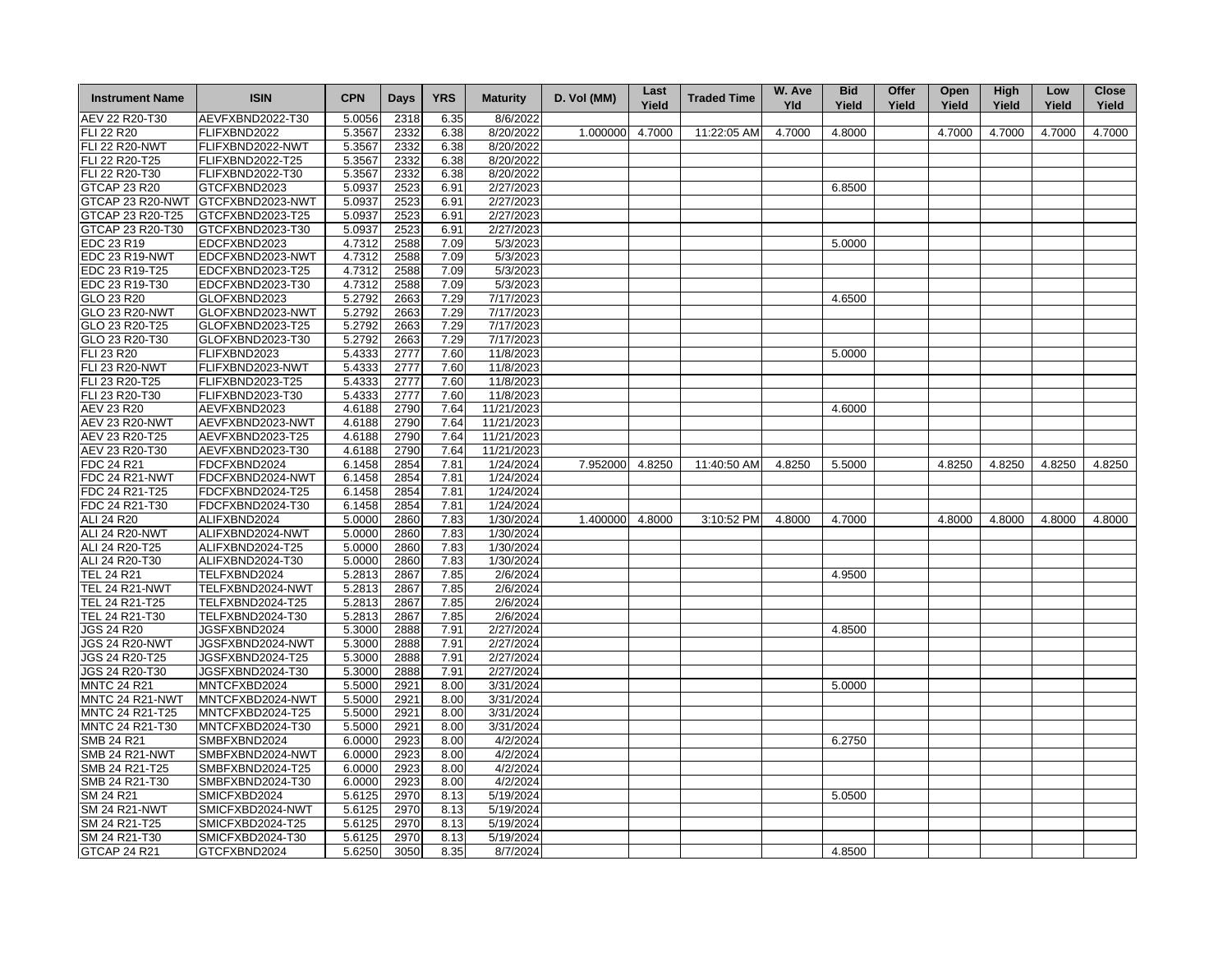| <b>Instrument Name</b>           | <b>ISIN</b>                          | <b>CPN</b>       | Days         | <b>YRS</b>   | <b>Maturity</b>        | D. Vol (MM)     | Last<br>Yield | <b>Traded Time</b> | W. Ave<br><b>Yld</b> | <b>Bid</b><br>Yield | Offer<br>Yield | Open<br>Yield | High<br>Yield | Low<br>Yield | <b>Close</b><br>Yield |
|----------------------------------|--------------------------------------|------------------|--------------|--------------|------------------------|-----------------|---------------|--------------------|----------------------|---------------------|----------------|---------------|---------------|--------------|-----------------------|
|                                  | GTCAP 24 R21-NWT GTCFXBND2024-NWT    | 5.6250           | 3050         | 8.35         | 8/7/2024               |                 |               |                    |                      |                     |                |               |               |              |                       |
| GTCAP 24 R21-T25                 | GTCFXBND2024-T25                     | 5.6250           | 3050         | 8.35         | 8/7/2024               |                 |               |                    |                      |                     |                |               |               |              |                       |
| GTCAP 24 R21-T30                 | GTCFXBND2024-T30                     | 5.6250           | 3050         | 8.35         | 8/7/2024               |                 |               |                    |                      |                     |                |               |               |              |                       |
| <b>SMPH 24 R21</b>               | SMPHFXBD2024                         | 5.7417           | 3075         | 8.42         | 9/1/2024               |                 |               |                    |                      | 5.5000              |                |               |               |              |                       |
| SMPH 24 R21-NWT                  | SMPHFXBD2024-NWT                     | 5.7417           | 3075         | 8.42         | 9/1/2024               |                 |               |                    |                      |                     |                |               |               |              |                       |
| SMPH 24 R21-T25                  | SMPHFXBD2024-T25                     | 5.7417           | 3075         | 8.42         | 9/1/2024               |                 |               |                    |                      |                     |                |               |               |              |                       |
| SMPH 24 R21-T30                  | SMPHFXBD2024-T30                     | 5.7417           | 3075         | 8.42         | 9/1/2024               |                 |               |                    |                      |                     |                |               |               |              |                       |
| FLI 24 R21                       | FLIFXBND2024                         | 5.6389           | 3169         | 8.68         | 12/4/2024              |                 |               |                    |                      | 5.7500              |                |               |               |              |                       |
| <b>FLI 24 R21-NWT</b>            | FLIFXBND2024-NWT                     | 5.6389           | 3169         | 8.68         | 12/4/2024              |                 |               |                    |                      |                     |                |               |               |              |                       |
| FLI 24 R21-T25                   | FLIFXBND2024-T25                     | 5.6389           | 3169         | 8.68         | 12/4/2024              |                 |               |                    |                      |                     |                |               |               |              |                       |
| FLI 24 R21-T30                   | FLIFXBND2024-T30                     | 5.6389           | 3169         | 8.68         | 12/4/2024              |                 |               |                    |                      |                     |                |               |               |              |                       |
| RLC 02-25                        | RLCFXBND2025                         | 4.9344           | 3250         | 8.90         | 2/23/2025              |                 |               |                    |                      | 5.8000              |                |               |               |              |                       |
| <b>RLC 02-25-NWT</b>             | RLCFXBND2025-NWT                     | 4.9344           | 3250         |              | 2/23/2025              |                 |               |                    |                      |                     |                |               |               |              |                       |
|                                  |                                      | 4.9344           |              | 8.90<br>8.90 | 2/23/2025              |                 |               |                    |                      |                     |                |               |               |              |                       |
| RLC 02-25-T25                    | RLCFXBND2025-T25                     |                  | 3250         |              |                        |                 |               |                    |                      |                     |                |               |               |              |                       |
| RLC 02-25-T30                    | RLCFXBND2025-T30                     | 4.9344           | 3250         | 8.90         | 2/23/2025              |                 |               |                    |                      |                     |                |               |               |              |                       |
| ALI 25 R21                       | ALIFXBND2025                         | 5.6250           | 3311         | 9.07         | 4/25/2025              |                 |               |                    |                      | 4.7500              |                |               |               |              |                       |
| <b>ALI 25 R21-NWT</b>            | ALIFXBND2025-NWT                     | 5.6250           | 3311         | 9.07         | 4/25/2025              |                 |               |                    |                      |                     |                |               |               |              |                       |
| ALI 25 R21-T25                   | ALIFXBND2025-T25                     | 5.6250           | 3311         | 9.07         | 4/25/2025              |                 |               |                    |                      |                     |                |               |               |              |                       |
| ALI 25 R21-T30                   | ALIFXBND2025-T30                     | 5.6250           | 3311         | 9.07         | 4/25/2025              |                 |               |                    |                      |                     |                |               |               |              |                       |
| <b>SLTC 25 R22</b>               | SLTCFXBD2025                         | 6.4872           | 3338         | 9.14         | 5/22/2025              |                 |               |                    |                      | 6.7500              |                |               |               |              |                       |
| SLTC 25 R22-NWT                  | SLTCFXBD2025-NWT                     | 6.4872           | 3338         | 9.14         | 5/22/2025              |                 |               |                    |                      |                     |                |               |               |              |                       |
| SLTC 25 R22-T25                  | SLTCFXBD2025-T25                     | 6.4872           | 3338         | 9.14         | 5/22/2025              |                 |               |                    |                      |                     |                |               |               |              |                       |
| SLTC 25 R22-T30                  | SLTCFXBD2025-T30                     | 6.4872           | 3338         | 9.14         | 5/22/2025              |                 |               |                    |                      |                     |                |               |               |              |                       |
| <b>HOUSE 25 R22</b>              | HOUSEFBD2025                         | 6.8666           | 3393         | 9.29         | 7/16/2025              |                 |               |                    |                      | 7.1250              |                |               |               |              |                       |
| HOUSE 25 R22-NWT                 | HOUSEFBD2025-NWT                     | 6.8666           | 3393         | 9.29         | 7/16/2025              |                 |               |                    |                      |                     |                |               |               |              |                       |
| <b>HOUSE 25 R22-T25</b>          | HOUSEFBD2025-T25                     | 6.8666           | 3393         | 9.29         | 7/16/2025              |                 |               |                    |                      |                     |                |               |               |              |                       |
| <b>HOUSE 25 R22-T30</b>          | HOUSEFBD2025-T30                     | 6.8666           | 3393         | 9.29         | 7/16/2025              |                 |               |                    |                      |                     |                |               |               |              |                       |
| <b>FLI 25 R22</b>                | FLIFXBND2025                         | 5.7139           | 3428         | 9.39         | 8/20/2025              |                 |               |                    |                      | 6.0000              |                |               |               |              |                       |
| <b>FLI 25 R22-NWT</b>            | FLIFXBND2025-NWT                     | 5.7139           | 3428         | 9.39         | 8/20/2025              |                 |               |                    |                      |                     |                |               |               |              |                       |
| FLI 25 R22-T25                   | FLIFXBND2025-T25                     | 5.7139           | 3428         | 9.39         | 8/20/2025              |                 |               |                    |                      |                     |                |               |               |              |                       |
| FLI 25 R22-T30                   | FLIFXBND2025-T30                     | 5.7139           | 3428         | 9.39         | 8/20/2025              |                 |               |                    |                      |                     |                |               |               |              |                       |
| <b>SMPH 25 R23</b>               | SMPHFXBD2025                         | 4.7990           | 3525         | 9.65         | 11/25/2025             |                 |               |                    |                      | 5.0000              |                |               |               |              |                       |
| SMPH 25 R23-NWT                  | SMPHFXBD2025-NWT                     | 4.7990           | 3525         | 9.65         | 11/25/2025             |                 |               |                    |                      |                     |                |               |               |              |                       |
| SMPH 25 R23-T25                  | SMPHFXBD2025-T25                     | 4.7990           | 3525         | 9.65         | 11/25/2025             |                 |               |                    |                      |                     |                |               |               |              |                       |
| SMPH 25 R23-T30                  | SMPHFXBD2025-T30                     | 4.7990           | 3525         | 9.65         | 11/25/2025             |                 |               |                    |                      |                     |                |               |               |              |                       |
| MER 25 R20                       | MERFXBND2025                         | 4.8750           | 3542         | 9.70         | 12/12/2025             |                 |               |                    |                      | 4.7500              |                |               |               |              |                       |
| <b>MER 25 R20-NWT</b>            | MERFXBND2025-NWT                     | 4.8750           | 3542         | 9.70         | 12/12/2025             |                 |               |                    |                      |                     |                |               |               |              |                       |
| MER 25 R20-T25                   | MERFXBND2025-T25                     | 4.8750           | 3542         | 9.70         | 12/12/2025             |                 |               |                    |                      |                     |                |               |               |              |                       |
| MER 25 R20-T30                   | MERFXBND2025-T30                     | 4.8750           | 3542         | 9.70         | 12/12/2025             |                 |               |                    |                      |                     |                |               |               |              |                       |
| ALI 26 R23                       | ALIFXBND2026                         | 4.8500           | 3643         | 9.97         | 3/23/2026              | 51.000000       | 4.5500        | 10:09:52 AM        | 4.5544               | 4.7400              | 4.5000         | 4.7750        | 4.7750        | 4.5500       | 4.5500                |
| ALI 26 R23-NWT                   | ALIFXBND2026-NWT                     | 4.8500           | 3643         | 9.97         | 3/23/2026              |                 |               |                    |                      |                     |                |               |               |              |                       |
|                                  |                                      |                  |              |              |                        |                 |               |                    |                      |                     |                |               |               |              |                       |
| ALI 26 R23-T25<br>ALI 26 R23-T30 | ALIFXBND2026-T25<br>ALIFXBND2026-T30 | 4.8500<br>4.8500 | 3643<br>3643 | 9.97<br>9.97 | 3/23/2026<br>3/23/2026 |                 |               |                    |                      |                     |                |               |               |              |                       |
|                                  |                                      |                  |              |              |                        |                 |               |                    |                      |                     |                |               |               |              |                       |
| AP 26 R21                        | APCFXBND2026                         | 6.1000           | 3814         | 10.44        | 9/10/2026              |                 |               |                    |                      | 5.5000              |                |               |               |              |                       |
| AP 26 R21-NWT                    | APCFXBND2026-NWT                     | 6.1000           | 3814         | 10.44        | 9/10/2026              |                 |               |                    |                      |                     |                |               |               |              |                       |
| AP 26 R21-T25                    | APCFXBND2026-T25                     | 6.1000           | 3814         | 10.44        | 9/10/2026              |                 |               |                    |                      |                     |                |               |               |              |                       |
| AP 26 R21-T30                    | APCFXBND2026-T30                     | 6.1000           | 3814         | 10.44        | 9/10/2026              |                 |               |                    |                      |                     |                |               |               |              |                       |
| AC 27 R22                        | ACFXBOND2027                         | 6.8750           | 4057         | 11.11        | 5/11/2027              | 1.000000 5.0000 |               | 3:19:23 PM         | 5.0000               | 4.8750              | 4.5000         | 5.0000        | 5.0000        | 5.0000       | 5.0000                |
| <b>AC 27 R22-NWT</b>             | ACFXBOND2027-NWT                     | 6.8750           | 4057         | 11.11        | 5/11/2027              |                 |               |                    |                      |                     |                |               |               |              |                       |
| AC 27 R22-T25                    | ACFXBOND2027-T25                     | 6.8750           | 4057         | 11.11        | 5/11/2027              |                 |               |                    |                      |                     |                |               |               |              |                       |
| AC 27 R22-T30                    | ACFXBOND2027-T30                     | 6.8750           | 4057         | 11.11        | 5/11/2027              |                 |               |                    |                      |                     |                |               |               |              |                       |
| <b>AEV 27 R22</b>                | AEVFXBND2027                         | 6.0169           | 4144         | 11.35        | 8/6/2027               |                 |               |                    |                      | 4.8750              |                |               |               |              |                       |
| <b>AEV 27 R22-NWT</b>            | AEVFXBND2027-NWT                     | 6.0169           | 4144         | 11.35        | 8/6/2027               |                 |               |                    |                      |                     |                |               |               |              |                       |
| AEV 27 R22-T25                   | AEVFXBND2027-T25                     | 6.0169           | 4144         | 11.35        | 8/6/2027               |                 |               |                    |                      |                     |                |               |               |              |                       |